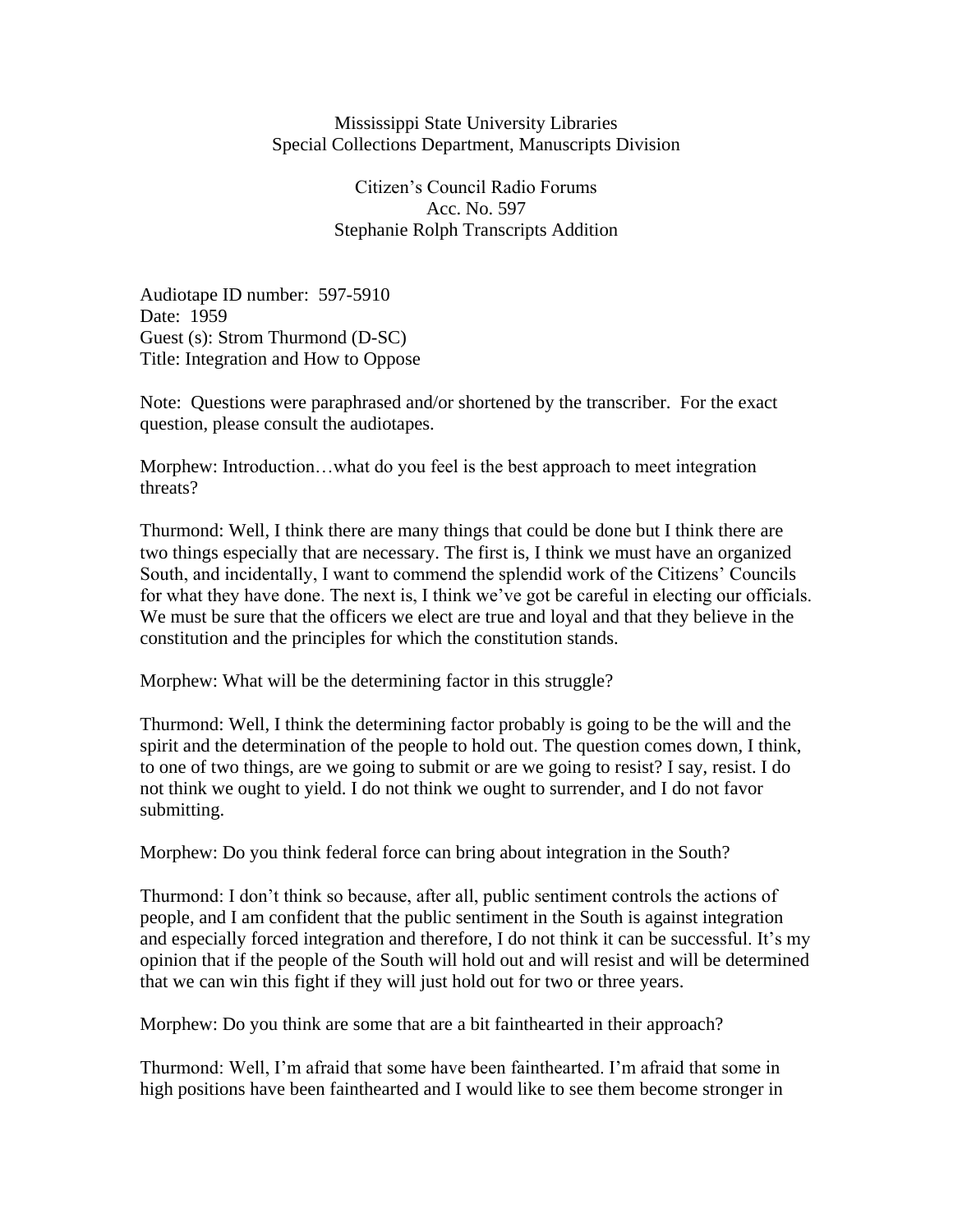their spirit because this is a greater question than just integration. Integration is really only one facet of this picture, of big picture, which is to break down constitutional government in this country.

Morphew: A public official can be encouraged to strengthen his stand, can't he, if his people are convinced that this is what he should do?

Thurmond: That's right. That's the reason I say again, I think it goes back to public opinion, the sentiment of the people. If the sentiment of the people is strong enough then I am sure that the representatives of the people will carry out their wishes, but the people must be strong and determined and if they are determined then their representatives will have their backbone strengthened and some of them need to be strengthened, but at any rate, the will of the people will prevail, if the will of the people is strong enough.

Morphew: Already in this session a number of civil rights bills have been 'dropped into the hopper' …what will the result be?

Thurmond: Well, it's hard to say, Dick, at this time, just what will be the final result. So far as I am concerned, I am opposed to any so-called civil rights bills. The Bill of Rights in the constitution of the United States, which consists of the first ten amendments, provide the finest civil rights that I know of, and these civil rights programs that are being introduced in the Congress, I think, are political. I don't think that some of those who are sponsoring these bills really are doing it from a true sense of sincerity. I think they are doing it to appease minority blocs. Of course, that doesn't apply to everyone who's introduced a civil rights bill, but I do feel that it's largely a political question and they are using it for political purposes.

Morphew: Do you feel that the federal government has any place in the civil rights field anyway?

Thurmond: No, I don't think so. I think I expressed my sentiments on this during my long address in 1957 when I spoke about 24 hours and 20 minutes. The federal government, really, Dick, as you know, has only the powers that have been delegated to it by the states. It has no others because we had states before we had a federal government, and the states joined together and formed the federal government by signing a constitution. Twelve of the states had representatives at Philadelphia in 1787. The thirteenth state, Rhode Island, was in the hands of the radicals and did not send representatives, but at that time the constitution was adopted and two years later the congress met and then, two years later, the bill of rights were adopted. And the federal government can only act in the fields in which it has delegated to it the power to act. Education is not one of those fields, and I might say today, however, the federal government is in many fields that, under the constitution, it really does not have the power to act. And Dick, there is a trend today, to go further and further, and inject the federal government into many fields in which it doesn't have the power under the constitution to act. I think one of the greatest dangers to this country today is federal encroachment, encroachment on the rights of the states, federal usurpation, usurping the rights of the people and the rights of the states. All we've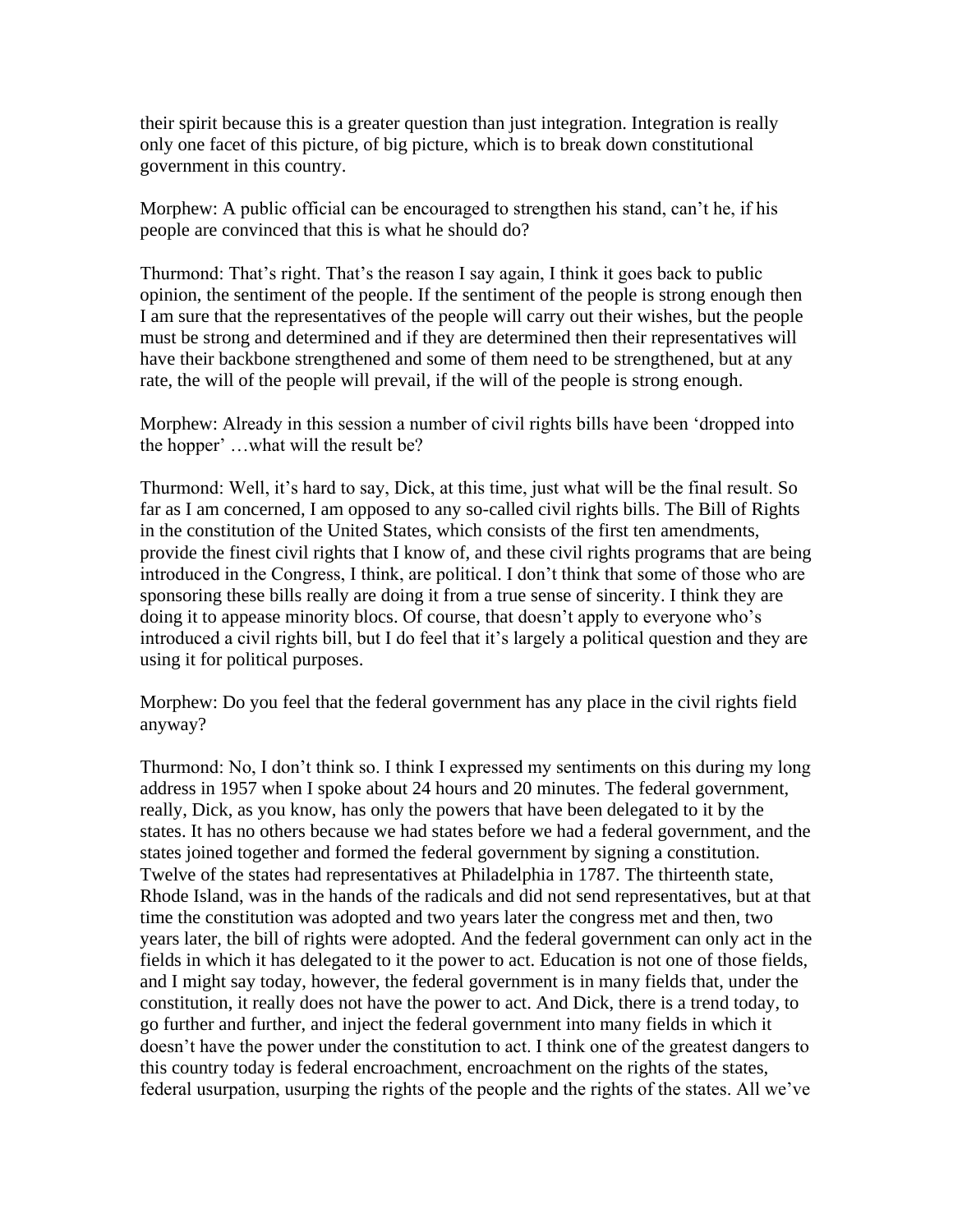got to do is abide by the constitution. The constitution is a wonderful document, it's the basic law of the land. Our forefathers meant for it to be hard to amend it and therefore, those who want to change things do not want to follow that procedure. They want to shorten the course and they attempt to get Congress to pass acts or they try to get the Supreme Court to hand down decisions or get the executive branch of the government to hand down regulations or fiats that are not in accord with the constitution.

Morphew: What do you feel is the purpose behind the assault on the south?

Thurmond: Well, I think it's largely political. I think that it may be inspired some because the South is making tremendous progress industrially and in other ways, but I think it's purely for political purposes to try to satisfy minority blocs, to make appeals to some of the minorities. Now, I want to say this, that some of these people, although they may be true and loyal Americans, when they thought of this course, are really playing in the hands of the communists because this is part of the communist program to try to force integration upon the South and the nation because the communists know that this question will bring about a great division of our people and divide our people and that's what they want. And we should remain united in the whole country. Our people should be united and all of these civil rights bills and measures of this kind should be dropped. They should not be pushed and if so you would see a new spirit of unity throughout this whole nation.

Morphew: What would be your advice to people of the south?

Thurmond: I would advise them to resist. I am not in favor of surrendering in this fight. This is a great constitutional fight and as I said, it means more than just integration. It's my firm opinion that if they stand firm for two or three years that we can win this fight. And I don't think we ought to submit. I do think it's important as I said in the beginning, however, for the people of the South, in every state and every community, to organize and stand firm. I think it's important, as I said before, to elect leaders who have courage and who have convictions and who will stand firm, people who have will and determination. I realize that this is going to cause a great sacrifice on the part of many people, some may even have to go to jail, but a jail is not nearly so bad as losing our freedom. I realize that this is going to cause suffering on the part of a great many people, but if we value our freedom and our liberty we should be willing to suffer.

Morphew: The opponents of our viewpoint say that resistance essentially amounts to insurrection…what is your comment to that charge?

Thurmond: I don't think so. The constitution is clearly written, and of course, everyone can put his own construction on it. I certainly don't accept the construction of these nine men here who are temporarily filling the positions of the Supreme Court. The constitution has been construed down through the years, and all of the great courts of the past have construed the constitution in a different way from what the present occupants of the Supreme Court have construed it. And I think the present occupants of the Supreme Court are more politicians than they are judges. Why, there are many, many lawyers in